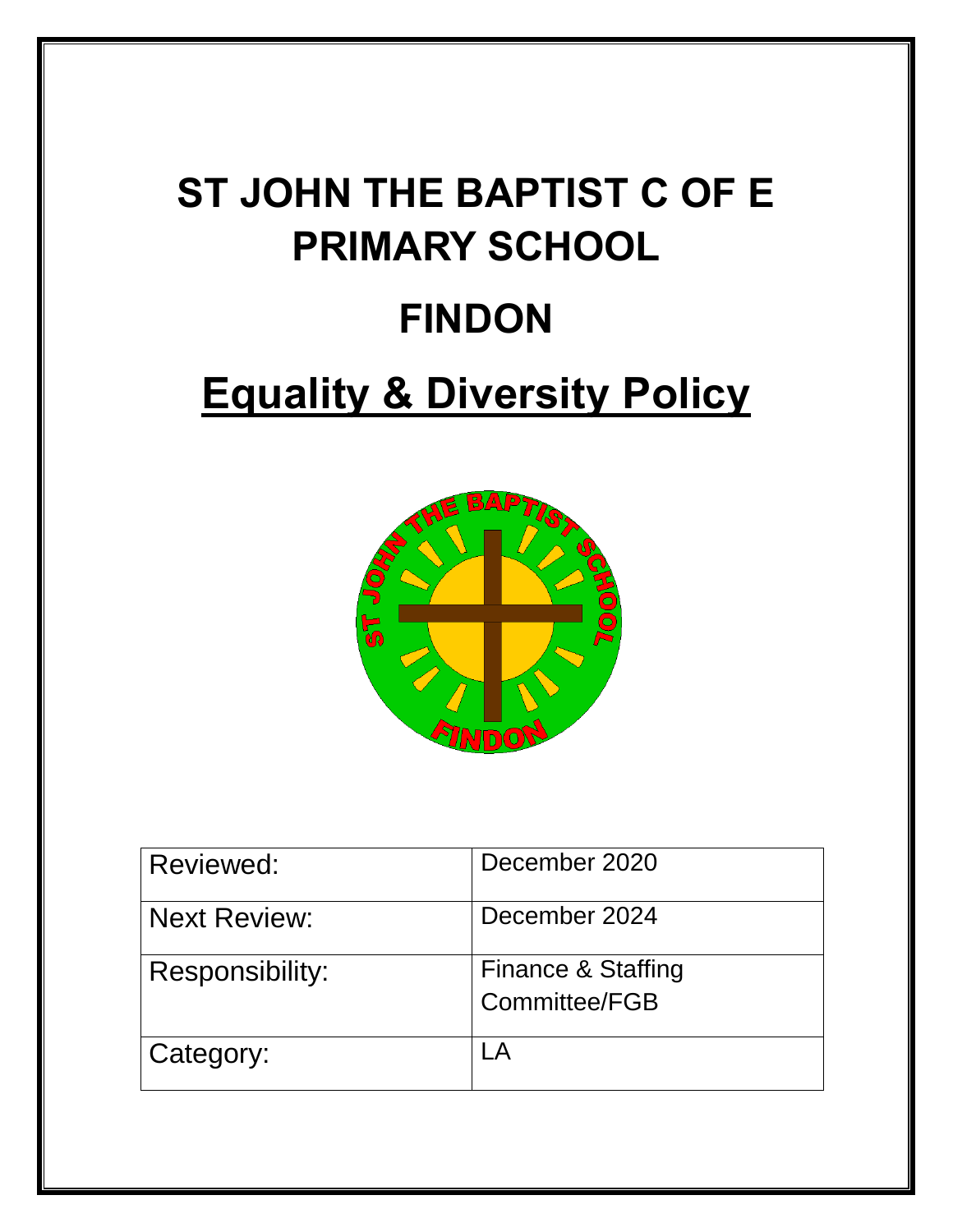## **Model School Policy Statement on Equality & Diversity in Employment**

#### **1. Aim of Policy**

The aim of this policy is to provide employees with a clear statement about the school's commitment to promoting equality and diversity within employment.

We seek to ensure that our working environment is one that respects and includes everyone regardless of their gender or gender reassignment; marital status (including civil partnership); sexual orientation; race, language, ethnic or national origins and nationality (including citizenship); religious belief; disability and / or medical conditions; age; whether they have dependants; trade union membership status and activity or political views/affiliations.

#### **2. Scope of the Policy**

This policy applies to all employees within the school, regardless of how long they have been employed, their contractual hours and contract type.

#### **Definitions**

For us "equality" is about opportunity, access, participation and contribution on a fair and equal footing and providing a framework for this to happen.

The term "diversity" acknowledges there are differences between people and the school values and respects the variety of backgrounds, perspectives, values and beliefs of its employees.

#### **3. Public Sector Equality Duty**

The Equality Act 2010 places a statutory duty on the school to have due regard to the need to:

- Eliminate unlawful discrimination, harassment and victimisation;
- Advance equality of opportunity; and
- Foster good relations between people from different groups.

Please click on this link to see Department for Education advice for Schools. [DfE Equality Act 2010 -](http://www.education.gov.uk/aboutdfe/policiesandprocedures/equalityanddiversity/a0064570/the-equality-act-2010) Guidance for Schools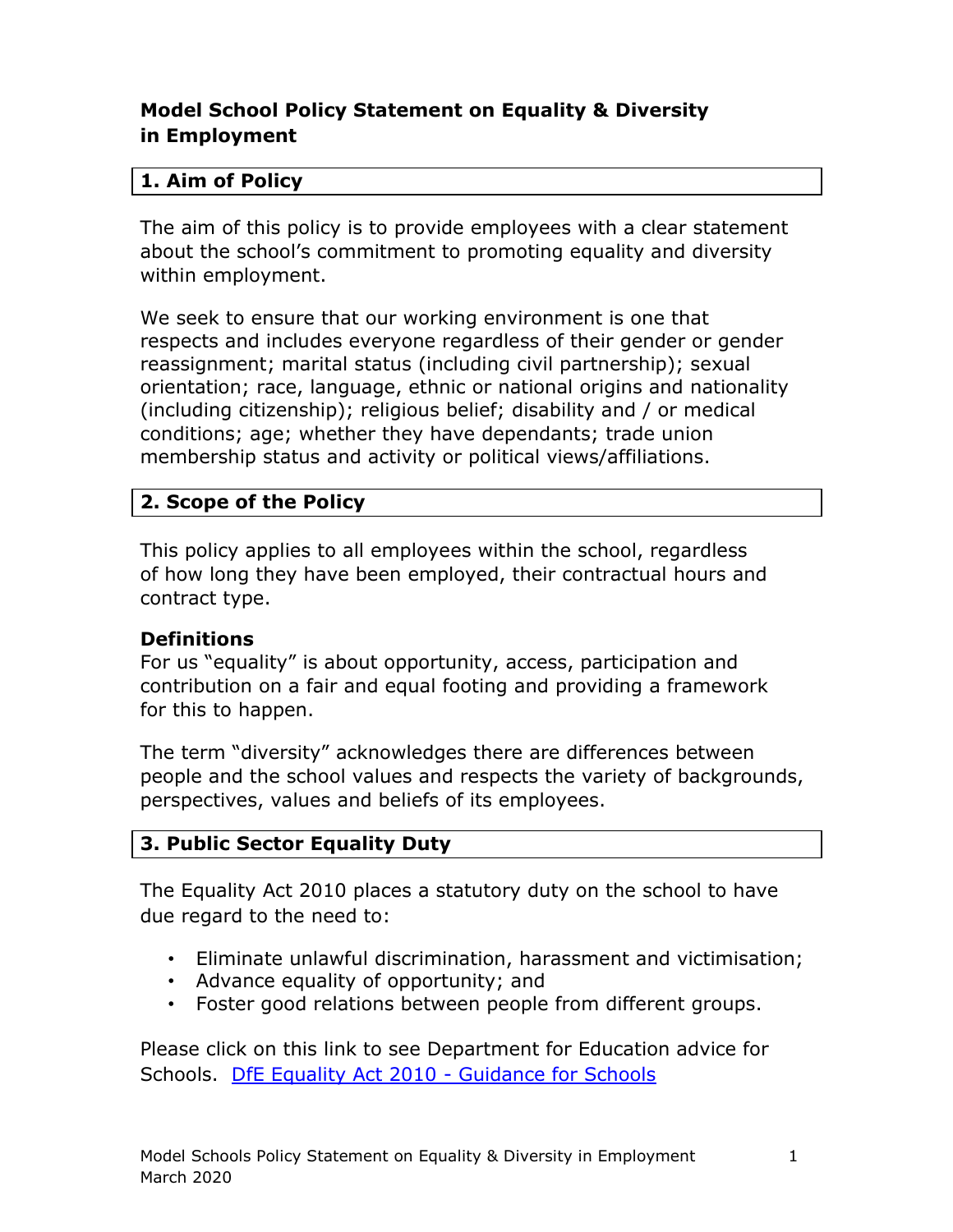#### **4. Links to other Policies**

The School's Single Equality Policy sets out our commitments, values and objectives in relation to equality and diversity. It covers children, parents, staff, carers, governors and other stakeholders.

The Model Behaviour at Work policy sets out how we expect employees to behave toward one another and outlines the framework for addressing issues that are raised.

The WSCC Standards of Conduct sets out the expected standards of behaviour and conduct for all employees.

All the policies mentioned above can be accessed via West Sussex Services for Schools.

#### **5. Guiding Principles**

- We are committed to providing equality of opportunity for all by eliminating discrimination. We will do this by ensuring that our practices reflect relevant employment legislation and good practice. Our employment decisions are based upon job related, objective criteria.
- We are committed to having a workforce that reflects the diversity within our community where everyone is treated with dignity and respect.

#### **6. Employee Responsibilities**

All employees, irrespective of their role, have a personal responsibility to comply with this policy, associated policies and to abide by the Equality Act 2010, in dealing with each other, managing staff and in their relationships with children, parents, carers, governors and other stakeholders.

In particular, employees, must not:

- discriminate against colleagues, other workers, job applicants, children, parents, carers, governors or other stakeholders;
- bully or harass colleagues, other workers, job applicants, children, parents, carers, governors or other stakeholders;
- encourage or try to encourage another person to treat others

Model Schools Policy Statement on Equality & Diversity in Employment 2 March 2020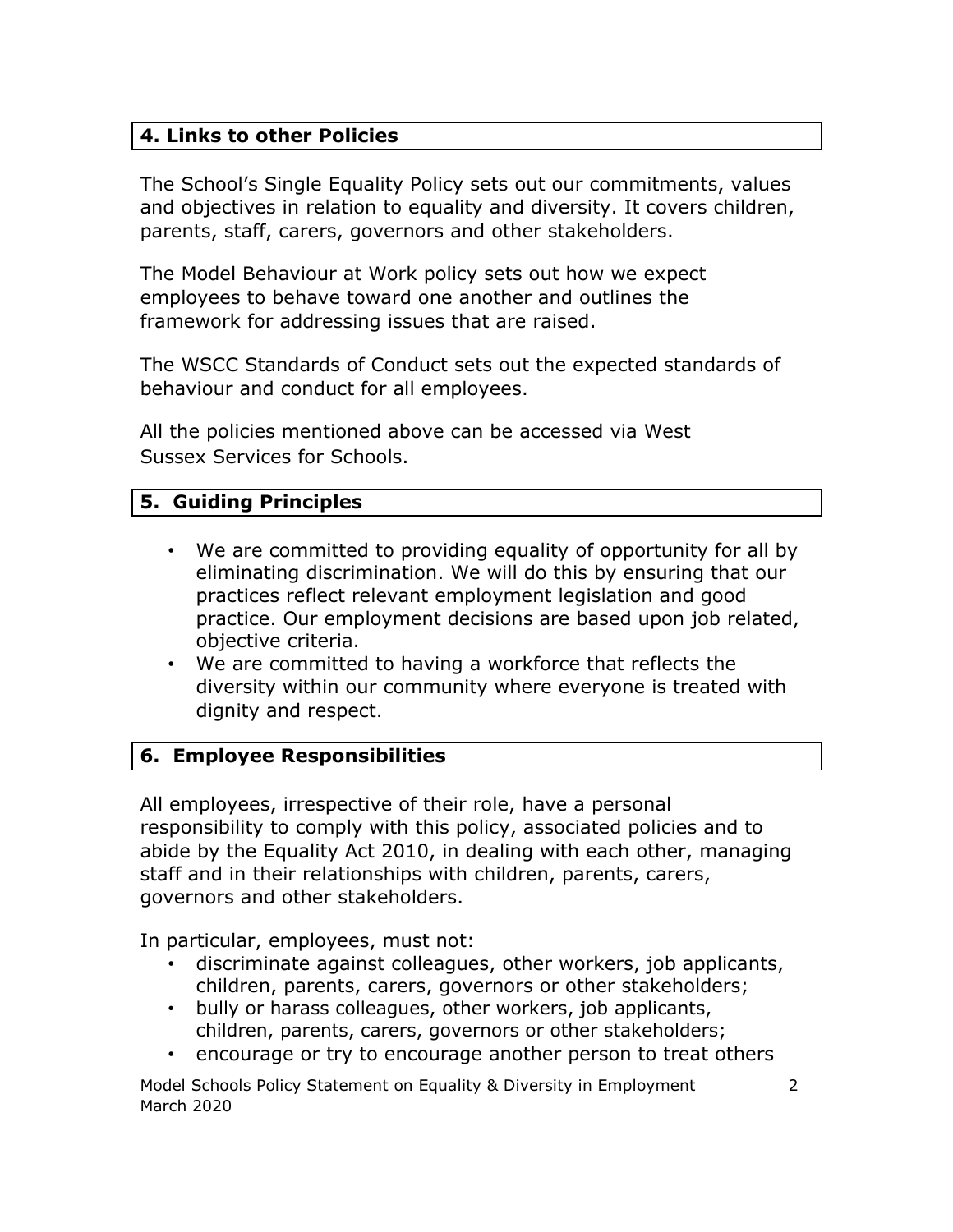unfairly or to practice unlawful discrimination;

• victimise people who have made allegations or complaints of discrimination or who have provided information about such discrimination.

We will not tolerate any of the above behaviours. Where employees commit an act of unjustified or unlawful discrimination, or allow discrimination to occur without taking appropriate action, then they could be liable to a claim being brought against them as an individual, for example at an Employment Tribunal. The employee could also be liable to disciplinary action for a breach of the County Council's Standards of Conduct, which could result in dismissal.

For more detailed information, please see the following documents: *(Academies please delete these references or replace with details of equivalent policies)*

- WSCC Standards of Conduct Model Behaviour in the Workplace Policy
- Definitions of bullying, harassment and victimisation
- Types of discrimination

## **7. Employer Commitment**

We will carry out the following activities in order to demonstrate our commitment to equality and diversity, and also to fulfil our legal responsibilities.

#### **7a. Employment Policies**

We will ensure that our employment policies, practices and associated guidance are fair to all by undertaking an equality analysis when we carry out employee related projects, policy developments and reviews. All of our policies, associated guidance and procedures are available to view and download from West Sussex Services for Schools.

We will monitor the implementation of these policies to ensure that they remain fair in practice and that any barriers to and within employment are removed.

#### **7b. Consultation**

We have consultation arrangements with a number of trade unions and professional associations.

#### **7c. Staff Groups**

*(Academies please delete this section or replace with details of your own staff network groups)*

There are three work-related interest groups organised by West

Model Schools Policy Statement on Equality & Diversity in Employment 3 March 2020